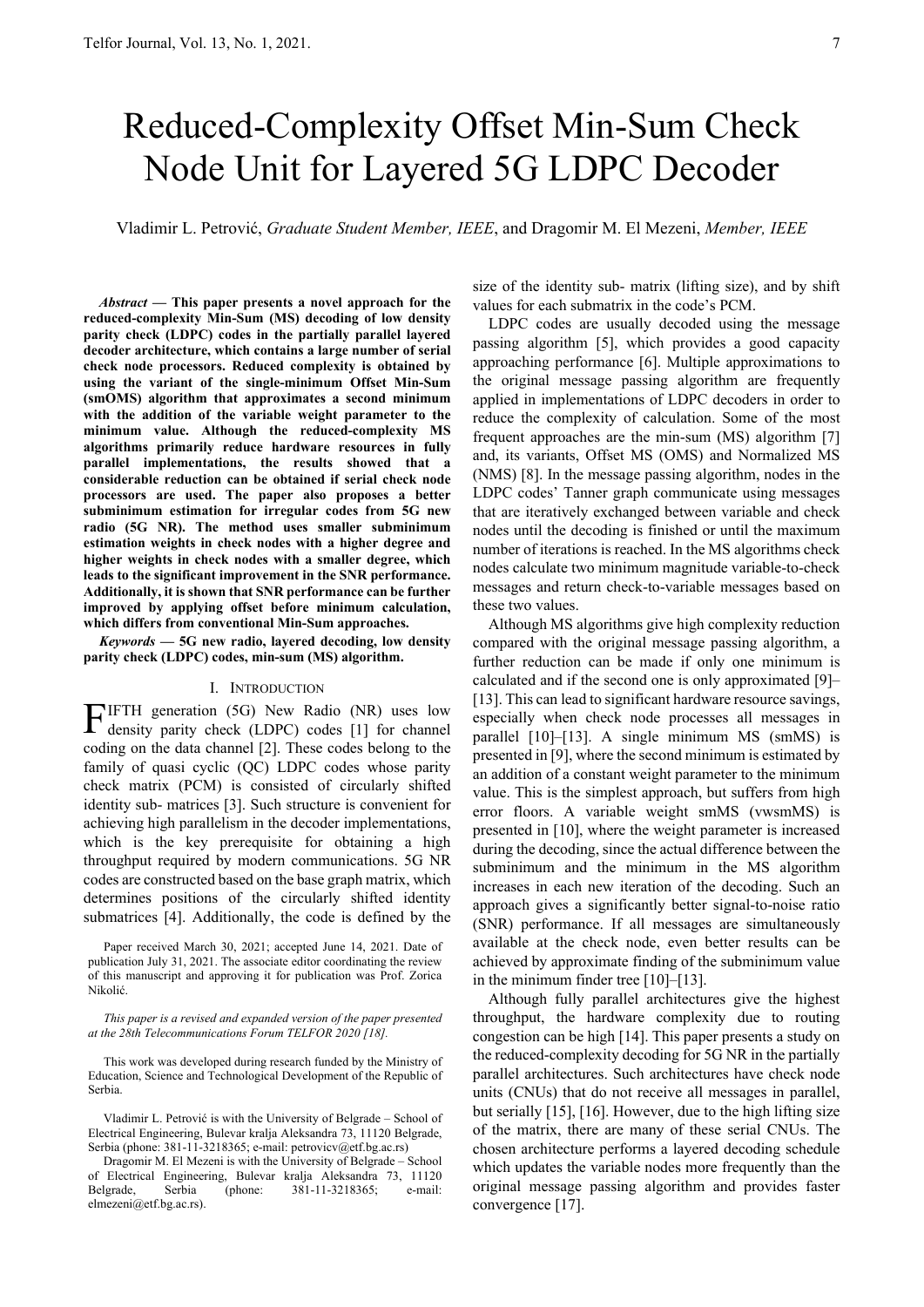This paper presents a reduced-complexity OMS decoding, which is based on the vwsmMS, but is improved by a different choice of weights specific for irregular 5G NR LDPC codes. In addition, the architecture of the serial check node unit that implements the improved reducedcomplexity algorithm is presented. These contributions have already been presented in [18]. In the present work, the check node processing is improved for a better SNR performance, whereas the hardware complexity is kept reduced. Moreover, the SNR performance analysis is expanded to three 5G NR LDPC codes for better understanding of possible applications of the proposed method.

The rest of the paper is organized as follows. Section II presents Offset Min-Sum algorithm for decoding of LDPC codes and previous approaches for complexity reduction of the OMS algorithm. The outline of the proposed method for reduced complexity OMS decoding of 5G LDPC codes is presented in section III. In section IV the proposed method is further analyzed and the hardware architecture for the implementation of the algorithm is presented. Results for both SNR performance and hardware complexity are presented in section V. Conclusion is given in section VI.

## II. DECODING ALGORITHMS IN LAYERED LDPC **DECODERS**

## *A. Offset Min-Sum layered decoding*

The iterative OMS decoding [8] consists of the initialization, check node updates and variable node updates. Firstly, the variable nodes *v* are initialized by the input a priori log-likelihood ratio (LLR) values calculated as

$$
LLR_{v} = \log \frac{P(b_{v} = 0 \mid y_{v})}{P(b_{v} = 1 \mid y_{v})} = \frac{2y_{v}}{\sigma^{2}},
$$
 (1)

where  $y_v$  are the channel outputs,  $\sigma^2$  is the channel noise variance and  $P(b_v = b \mid y_v)$  is the conditional probability that the bit  $b_v$  is equal to *b*, given that the  $y_v$  is received. After initialization variable nodes send messages to check nodes which in the first iteration are equal to the input LLRs ( $M_{\nu2c} = LLR_v$ ). In layered schedule [17], messages are not exchanged simultaneously. The PCM is divided into layers and the first group of messages is sent to the check nodes from the first layer (eg. in QC-LDPC all check nodes that correspond to the first row in the base graph matrix). Check nodes calculate their response and send messages to variable nodes as

$$
M_{c2v} = \max\left(\min_{v' \in V_c \setminus v} \left( |M_{v'2c}|\right) - \beta, 0 \right) \times \prod_{v' \in V_c \setminus v} \text{sgn}(M_{v'2c}), (2)
$$

where  $V_c$  is the set of all variable nodes connected to the check node  $c$ , and  $\beta$  is an offset parameter. Based on newly received check-to-variable messages and already sent variable-to-check message, variable nodes update LLR values as

$$
LLR_{v} = M_{v2c} + M_{c2v}.
$$
 (3)

In the next sub iteration, a new layer is processed; variable

nodes send new messages calculated as

$$
M_{\nu 2c} = LLR_{\nu} - M_{c2\nu}.\tag{4}
$$

Check-to-variable messages in (4) are zero in the first iteration, but in every other iteration they are check-tovariable messages from the previous iteration.

#### *B. Reduced complexity offset Min-Sum*

As can be seen from (2) the CNU should find two variable-to-check messages of least magnitude, select one of them, modify it with the offset parameter and pass it with the sign determined by the sign product as a new check-tovariable message. Reduced complexity can be achieved if only one minimum is calculated and the other estimated as

$$
M_{c2v} = \max(M - \beta, 0) \times \prod_{v' \in V_c \setminus v} \text{sgn}(M_{v'2c}), \text{ where}
$$
  

$$
M = \begin{cases} \min_{v' \in V_c} (|M_{v'2c}|) + w, & \text{if } \min_{v' \in V_c} (|M_{v'2c}|) = |M_{v2c}| \\ \min_{v' \in V_c} (|M_{v'2c}|), & \text{otherwise} \end{cases}
$$
(5)

where  $w$  is the weight factor for subminimum estimation and *Nmin* is the number of message magnitudes that are equal to the minimum message magnitude [9]. If *w* is fixed during the decoding, the complexity is mostly reduced, but a significantly better SNR performance is obtained if *w* is increased in each iteration or at least after every few iterations [10]. A method with a fixed *w* is called single minimum OMS (smOMS), whereas the method with a variable *w* is called variable weight smOMS (vwsmOMS). It should be emphasized that only these methods can lead to the reduced complexity for serial CNU. All other methods ([11]–[13]) calculate the subminimum and reduce complexity only of the parallel minimum finder but they are not able to reduce complexity of the serial CNU.

## III. IMPROVEMENT OF THE REDUCED-COMPLEXITY OMS DECODING FOR 5G NR

LDPC codes from 5G NR are highly irregular [4], which means that variable node degrees  $(d_v)$  and check node degrees (*dc*) are highly different for different nodes. The general structure of the base graph matrix for 5G NR LDPC codes is shown in Fig. 1. As can be seen, check node degrees vary from  $d_c = 3$  to  $d_c = 19$ . Therefore, it can be expected that subminimum and minimum differences in the OMS algorithm would be larger for smaller degree nodes, since the number of values that enter the minimum calculation is smaller. This implies that the weight parameter *w* in the vwsmOMS algorithm should be changed differently for check nodes with different check node degree. In order to confirm this assumption, a fixed-point implementation of the OMS decoder for (16128, 8448) code from 5G NR was simulated for multiple code words in an additive white Gaussian noise channel (AWGN). The average difference between subminimum and minimum for check nodes with different degrees is shown in Fig. 2. It is clear that higher degree check nodes have smaller differences between the subminimum and minimum values than the lower degree check nodes.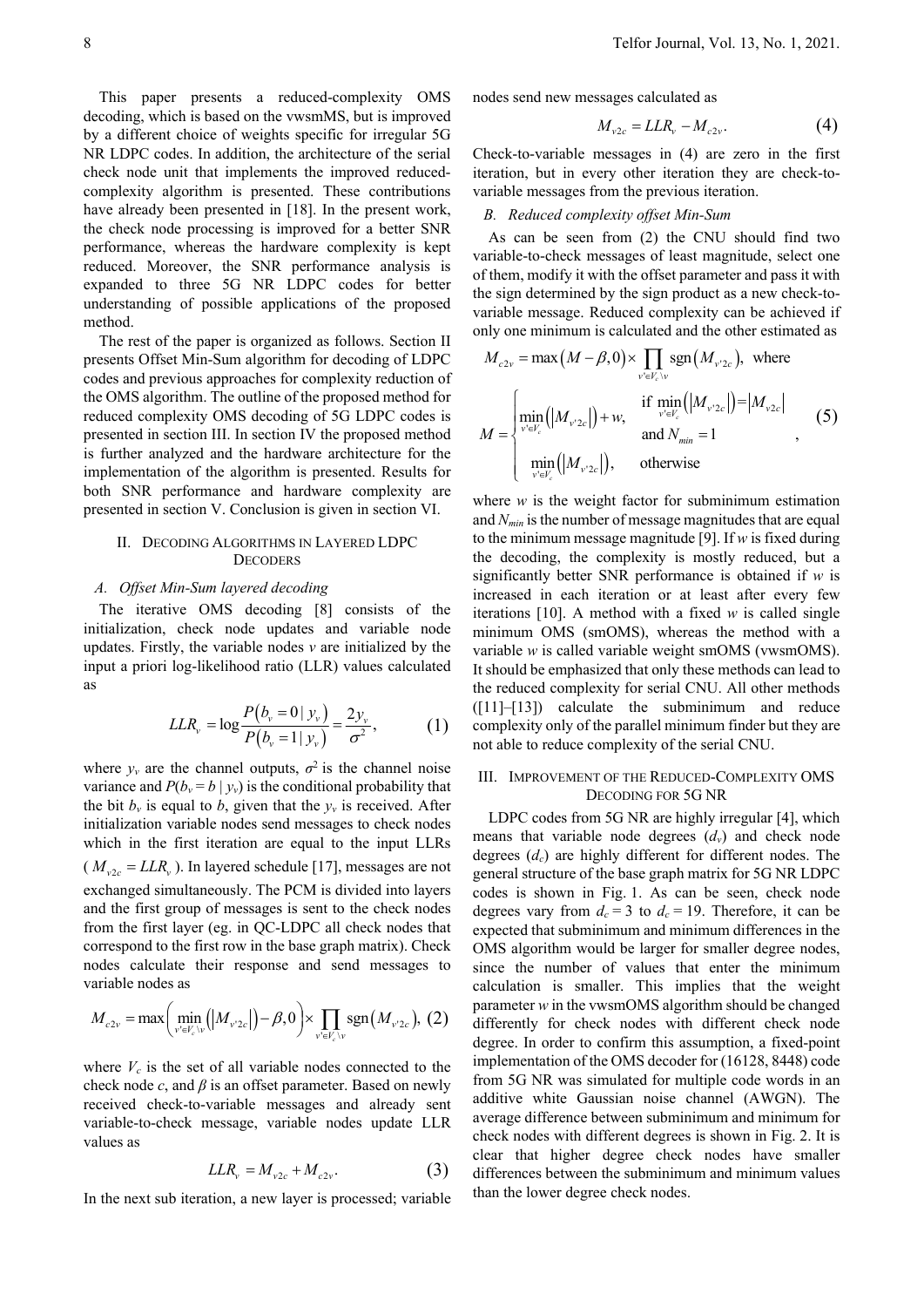

Punctured systematic columns

Fig. 1. The structure of the base graph 1 matrix of 5G NR LDPC codes. Dots represent the presence of the cyclically shifted identity matrix the PCM [18].

Interestingly, it is noticeable that high-degree check nodes' differences start decreasing near the end of the decoding. This is explained by the saturation of messages and LLRs in the fixed point implementation, because many messages have almost the same magnitude.



Fig. 2. The average difference of subminimum and minimum depending on the iteration number in fixed-point OMS layered decoding for 5G (16128, 8448) code [18].

Since the weight parameter *w* in the vwsmOMS algorithm is already changing during the decoding, which is done in hardware by external setting of the parameter to all CNUs by the control, no additional complexity would be induced if *w* is changed separately for each layer too. Therefore, in this paper a vwsmOMS is improved by setting the *w* parameter to a smaller value for higher degree check nodes. This is further called the enhanced vwsmOMS (EvwsmOMS).

As shown in (5), all single minimum OMS algorithms require information about the number of variable-to-check message magnitudes that are equal to the minimum message magnitude  $(N_{min})$ . In situations when this number is higher than 1, the subminimum is equal to the minimum message magnitude and the algorithm does not need to estimate the subminimum value, i.e. the subminimum value is calculated accurately. The more frequently this situation occurs, the more accurate is the algorithm, i.e. the more it behaves as the original OMS. In this paper a slight modification of (5) is proposed in order to achieve that aforementioned situations are more frequent. The check node unit processing is modified to

$$
X_{v'} = \max\left(|M_{v'2c}| - \beta, 0\right), X_{vmin} = \min_{v' \in V_c} (X_{v'}),
$$
  
\n
$$
|M_{c'2v}| = \begin{cases} X_{vmin} + w, & \text{if } vmin = v \text{ and } N_{min} = 1\\ X_{vmin}, & \text{otherwise} \end{cases}
$$
 (6)  
\n
$$
M_{c2v} = |M_{c'2v}| \times \prod_{v' \in V_c \setminus v} \text{sgn}(M_{v'2c}).
$$

As shown in (6), the offset subtraction is moved to before the minimum calculation. The rest of the processing remains the same as in (5). Such modification provides that more values that enter minimum calculation are equal to 0. Therefore, the probability for equality of subminimum and minimum value is higher. The original OMS check node processing (2) would provide the same check-to-variable messages for the same set of the variable-to-check messages as in (6) if a subminimum and a minimum value are less than or equal to offset parameter *β*. Although these checkto-variable messages are 0 in such cases, the processing from (6) is therefore more accurate than processing from (5). In the rest of the paper, the algorithm from (6) will be called swapped (E)vwsmMS and will frequently be marked with the suffix S.

## IV. REDUCED-COMPLEXITY OMS CHECK NODE UNIT **ARCHITECTURE**

The conventional offset Min-Sum serial check node unit architecture is shown in Fig. 3. The CNU is consisted of two parts separated by pipeline registers. The input part calculates the minimum, subminimum, index of minimum, and sign product of all variable-to-check messages' signs. When minimums are found, the aforementioned values are written to pipeline registers, and input part starts doing calculations for the next layer. The output part selects one of the minimum or subminimum values, based on the minimum index value (if the check node sends the message to the variable node whose variable-to-check message was of minimum magnitude, then the subminimum is used). The selected value is then reduced by the offset parameter and saturated if the resulting value is less than zero. The sign of the check-to-variable message is determined based on the calculated sign product and the sign of the variable- tocheck message from the variable node to which the checkto-variable message is sent, as in (2).



Fig. 3. Offset Min-Sum serial CNU architecture [18].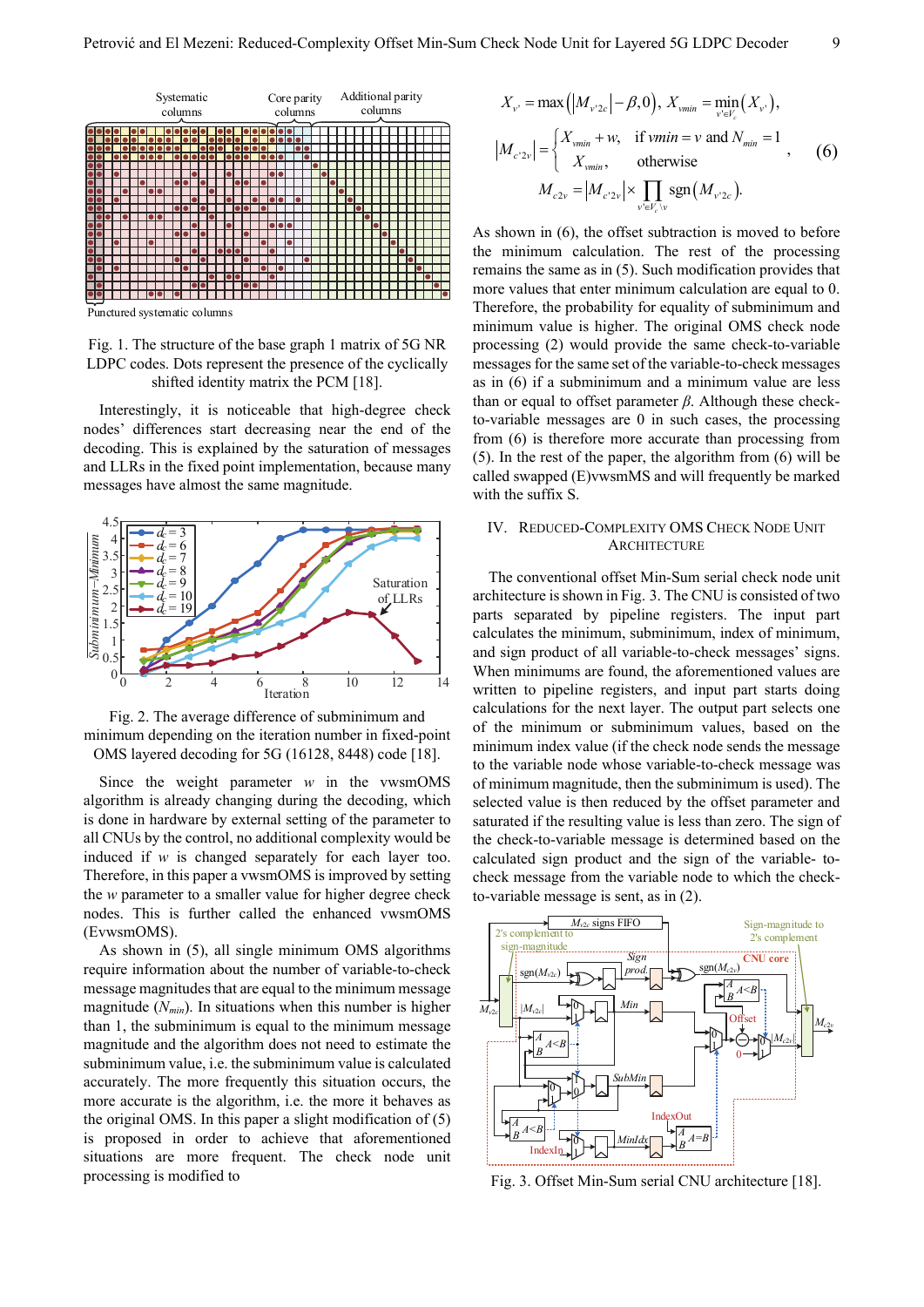In the original reduced complexity EvwsmOMS implementation presented in [18], there is no need for calculation of the subminimum value. The proposed CNU architecture is shown in Fig. 4. The input part calculates the minimum, the index of the minimum and the sign product. Besides that, it needs to provide information whether the number of messages that have the same magnitude as the minimum is only 1 or more than 1, as required in (5). This is done using the equality output of the comparator. The *Eq.* signal is set to "1" whenever the current minimum and the new message magnitude are equal and reset whenever a new minimum is found. This way, the *Eq.* signal always tells if there is another variable-to-check message that is equal to the minimum. The comparator with the "less than" and "equal" outputs uses significantly less resources than two comparators necessary for both the minimum and subminimum calculation. Additionally, the number of flip flops is also reduced since the subminimum value is not kept.

Conventionally, the output part would calculate the estimated subminimum, and then use the minimum value and estimated subminimum in the same way as in the OMS architecture. This would require two addition operations and possibly, an unacceptable increase of hardware resources. The proposed architecture avoids this using the following procedure. The *w* parameter for subminimum estimation is already reduced by the offset parameter  $\beta$ , in order to avoid both the addition and the subtraction in cases when a subminimum should be passed. Instead of subtraction with the offset parameter, the output part performs a signed addition of the minimum and a negative offset (−*β*) or the already reduced weight parameter (*w*−*β*). If the resulting value is negative, the output should be saturated: to zero if the minimum is passed or to a maximum integer value if the subminimum is passed, because in the second case, the negative result means that the overflow has happened. If *w* is smaller than  $\beta$ , the negative values are saturated to zero.



Fig. 4. EvwsmOMS serial CNU architecture [18].

The check node unit architecture for the modified swapped EvwsmOMS algorithm is shown in Fig. 5. As proposed in (6), the offset subtraction is done in the input part, immediately after the 2's complement to sign magnitude conversion. The rest of the input part is the same

as in Fig. 4. However, the output part of the CNU is now significantly simplified and has only the sign calculation and the selection of the minimum value or the subminimum estimation value.



Fig. 5. EvwsmOMS serial CNU architecture with offset subtraction at the input.

#### V. RESULTS AND DISCUSSION

#### *A. SNR performance*

Monte Carlo simulations of the fixed point implementation of the multiple algorithms were performed for three codes from 5G NR: (21888, 8448), (14592, 8448), and (10752, 8448). Simulations were performed for AWGN channel and QPSK modulation, with 6 bits used for messages and 8 for LLRs. A maximum iteration number was set to 20. The simulated algorithms were MS, OMS, smOMS, vwsmOMS and enhanced vwsmOMS (EvwsmOMS) for both original and swapped versions. The MS algorithm is included in simulations since it also provides reduced complexity decoding with respect to the OMS. The complexity analysis is given in detail in subsection V.B.

In the reduced-complexity algorithms, weight parameters were changed as summarized in Table 1. In the smOMS, *w* was set to its best constant value, found by the systematic search. For vwsmOMS, *w* was changing linearly with the iteration number starting from *it* = 0. Linear functions from Table 1 gave the best results. Finally, the EvwsmOMS used various linear functions for nodes with different check node degrees.

Fig. 6 shows the simulated block error rate (BLER) curves. Firstly, it is apparent that the Min-Sum algorithm SNR loss is much higher at lower code rates than at higher code rates. In addition, when compared to the MS, all variable weight smOMS algorithms have a smaller loss with respect to the OMS at mid to low code rates.

When analyzing performance of EvwsmOMS, the results show a significant improvement with respect to the vwsmOMS, although the loss compared with the original OMS is still considerable. The loss is partially reduced if the swapped architecture is used. The offset subtraction repositioning provided the improvement between 0.1 dB and 0.2 dB, depending on the code.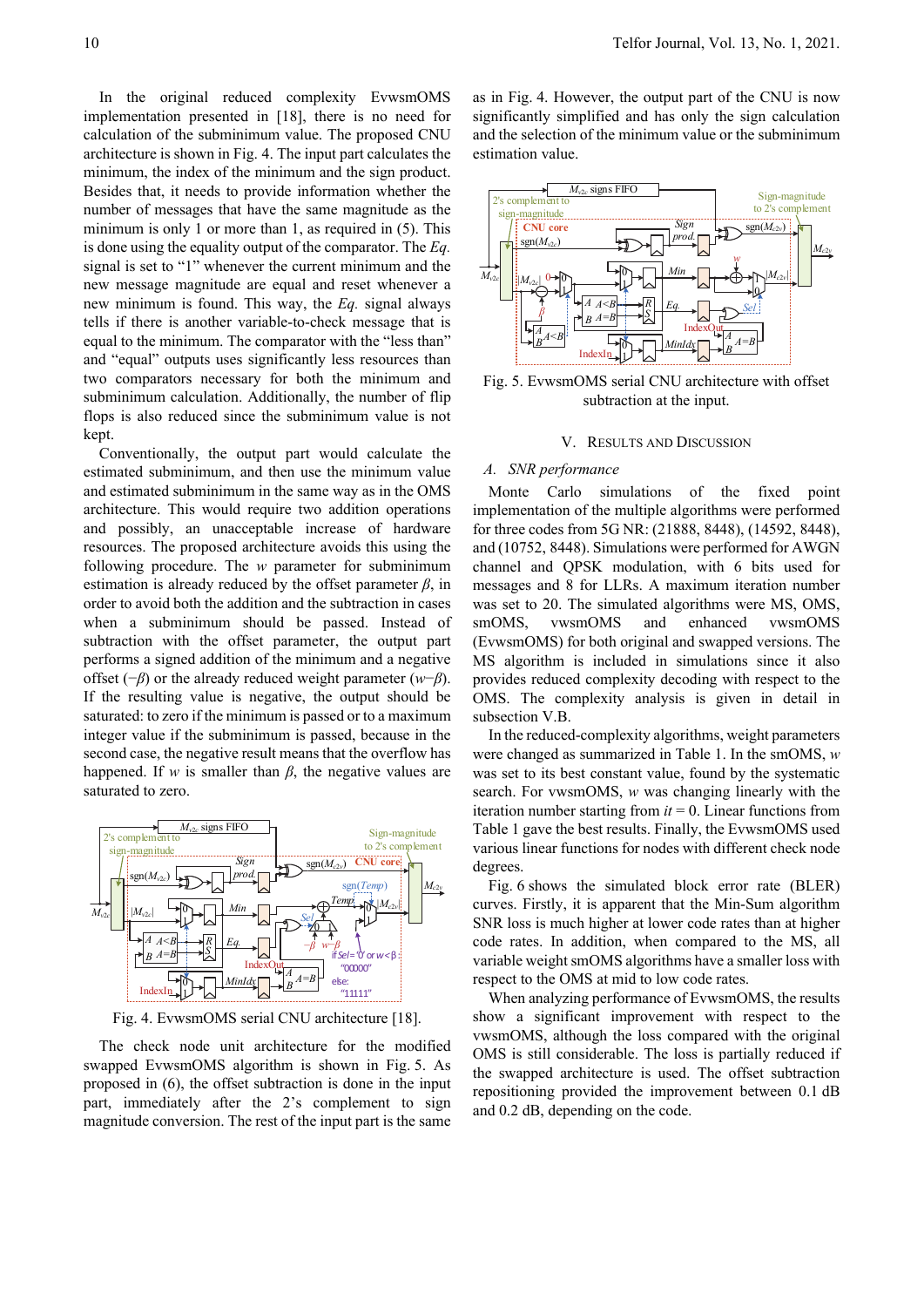|                  | <b>5G NR Code</b>     |                                     |                |                 |               |                 |
|------------------|-----------------------|-------------------------------------|----------------|-----------------|---------------|-----------------|
|                  |                       | (21888, 8448)                       | (14592, 8448)  |                 | (10752, 8448) |                 |
| <b>Algorithm</b> | $\mathfrak{a}_c$      | w                                   | $d_c$          | w               | $a_c$         | w               |
| smOMS            | all                   |                                     | all            | 2.25            | all           | 3.5             |
| <i>vwsmOMS</i>   | all                   | $0.22 + 0.22it$                     | all            | $0.22 + 0.22it$ | all           | $0.23 + 0.23it$ |
| EvwsmOMS         |                       | $0.5 + 0.4it$                       |                | $0.5 + 0.4it$   | 3             | $0.5 + 0.4it$   |
|                  | 4.5<br>6, 7, 8, 9, 10 | $0.25 + 0.25$ it<br>$0.25 + 0.22it$ | 6, 7, 8, 9, 10 | $0.25 + 0.25it$ | 8             | $0.25 + 0.25it$ |
|                  |                       | 0.24it                              | 19             | 0.23it          | 19            | $0.22 + 0.22it$ |

TABLE 1: WEIGHT PARAMETERS USED IN SINGLE-MINIMUM OMS ALGORITHMS



Fig. 6. SNR performance of various MS algorithms for base graph 1 codes from 5G NR: (a) Code rate 22/57 – (21888, 8448), (b) Code rate 22/38 (14592, 8448), and (c) Code rate 22/28 – (10752, 8448).

In the end, due to its very poor both error floor and waterfall region SNR performance, the smOMS with a constant weight factor is obviously inapplicable for 5G NR codes.

#### *B. Hardware complexity*

The proposed CNU core from section IV for the (E)vwsmOMS algorithm and its swapped version, CNU core for OMS algorithm and CNU core for MS algorithm were implemented on the Zynq UltraScale+ RF-SoC device (XCZU28DR). The implementation results for 384 (maximum lifting size in 5G NR) CNU cores are shown in Table 2. Resource savings achieved in the (E)vwsmOMS implementation compared with the OMS are about 35% for complex logic blocks (CLBs), 11% for look-up tables (LUTs), and 25% for flip flops (FFs). However, the swapped version of the (E)vwsmOMS achieved resource savings of about 15% for complex logic blocks (CLBs), 19% for look-up tables (LUTs), and 25% for flip flops (FFs). Therefore, even though the serial CNU architecture is used, a considerable reduction in complexity can be achieved.

When compared to the MS implementation, single minimum approaches require more LUTs, but since they require a significantly smaller number of flip flops, the total number of used CLBs is still smaller.

TABLE 2: COMPARISON OF FPGA RESOURCES OF 384 CHECK NODE UNIT CORES FOR VARIOUS MS ALGORITHMS

| <b>Algorithm</b>   | <b>CLBs</b> | LUT <sub>s</sub> | <b>FFs</b> |
|--------------------|-------------|------------------|------------|
| MS                 | 1547        | 5379             | 12288      |
| <b>OMS</b>         | 1595        | 6934             | 12288      |
| (E) vwsmOMS        | 1032        | 6146             | 9216       |
| (E) wsmOMS Swapped | 1357        | 5647             | 9216       |

## VI. CONCLUSION

This paper has shown that reduced-complexity OMS decoding can be achieved in a partially-parallel LDPC decoder architecture with a considerable SNR performance loss. The proposed check node unit architecture provides significant resources savings compared with the conventional OMS approach. The paper also presents a better method for choosing the weight parameter used for estimation of the second minimum in the reducedcomplexity OMS decoding. The weight parameter is chosen separately for check nodes with different check node weights since 5G NR codes are highly irregular. Using this method the SNR performance loss is partially reduced. In addition to that, the SNR performance loss is further improved by using a CNU architecture that repositions the offset subtraction to the input part of the CNU – before the minimum calculation.